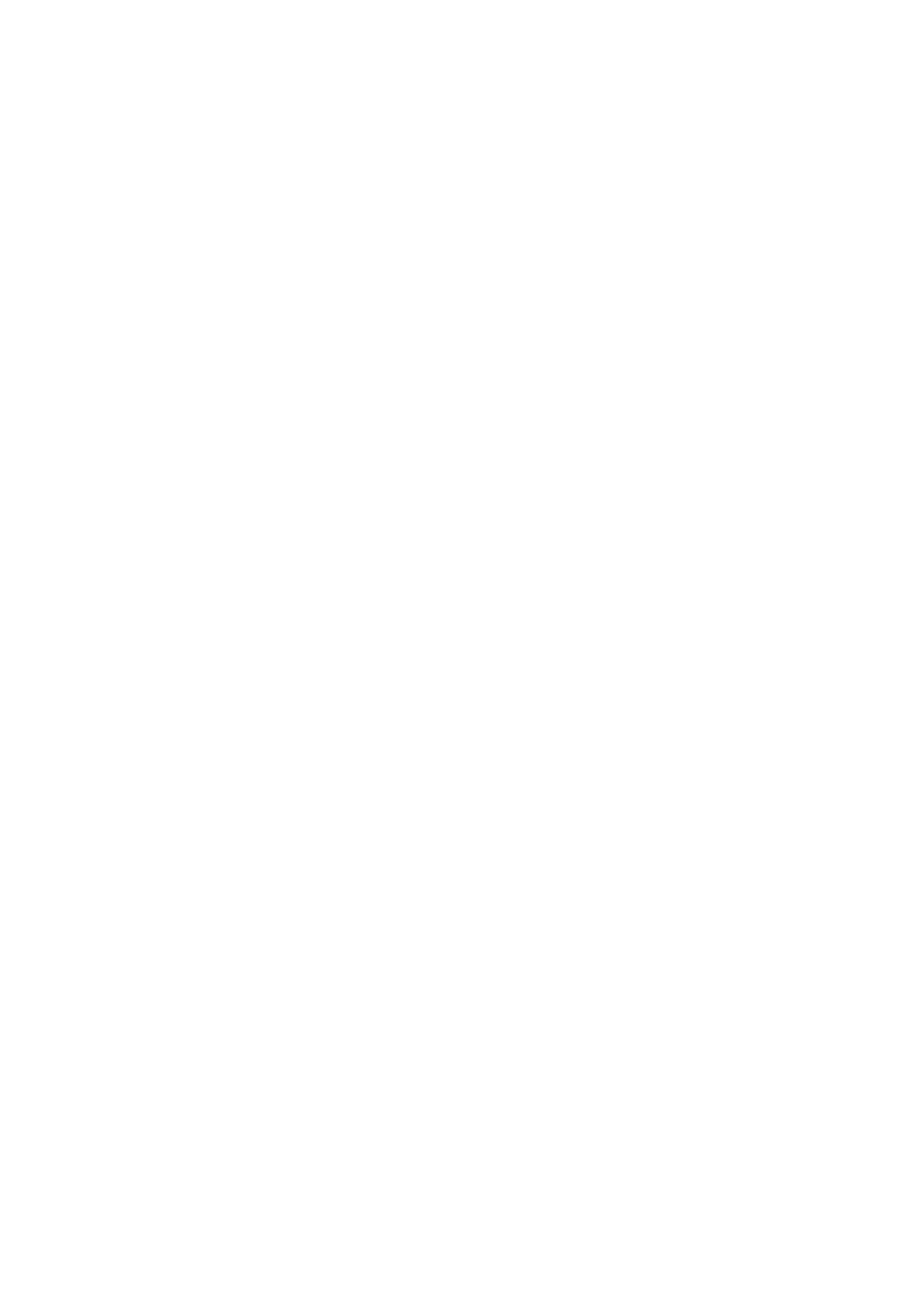

# **1 Welcome**

Chair Northey opened the meeting with a karakia and welcomed those present.

## **2 Apologies**

There were no apologies.

Note: A roll call was conducted by Chair Richard Northey that ascertained the following members were in attendance at the commencement of the meeting:

| <b>Member</b>                  | <b>Attendance</b> |
|--------------------------------|-------------------|
| <b>Chair Richard Northey</b>   | $\checkmark$      |
| Deputy Chair Alex Bonham       | $\checkmark$      |
| Member Glenda Fryer            | $\checkmark$      |
| Member Graeme Gunthorp         | $\checkmark$      |
| Member Kerrin Leoni            | $\checkmark$      |
| <b>Member Julie Sandilands</b> | $\checkmark$      |

# **3 Declaration of Interest**

There were no declarations of interest.

# **4 Confirmation of Minutes**

Resolution number WTM/2022/24

MOVED by Chairperson R Northey, seconded by Member J Sandilands:

## **That the Waitematā Local Board:**

**a) confirm the minutes of its ordinary meeting, held on Tuesday, 15 February 2022, as a true and correct record.**

**CARRIED**

# **5 Leave of Absence**

There were no leaves of absence.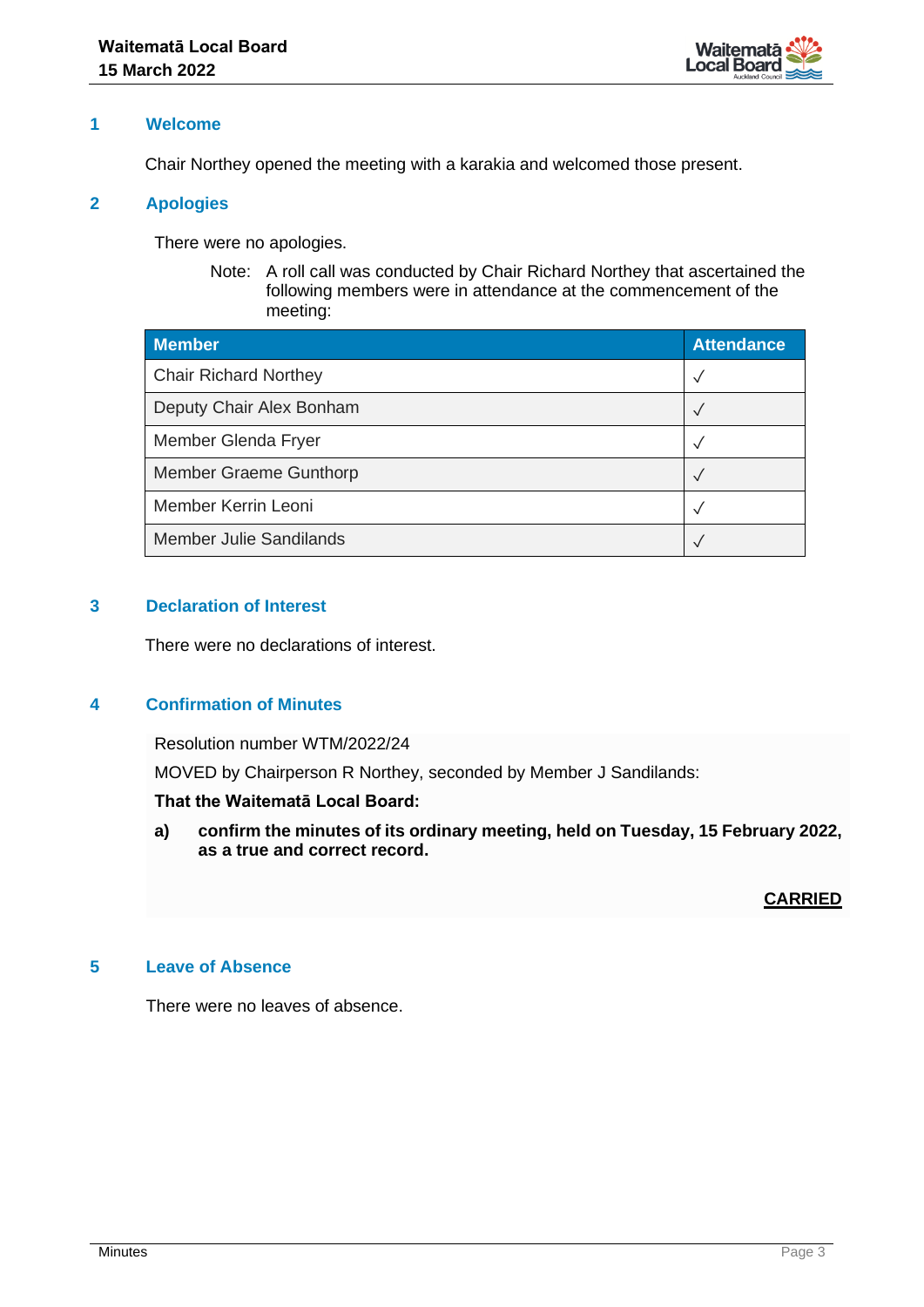

## **6 Acknowledgements**

## **6.1 Acknowledgements - Adriana Avendano Christie**

The Waitematā Local Board acknowledged the resignation of Board Member Adriana Avendano Christie and her taking up a manager's position at the Auckland Council. Board Members expressed their thanks for her hard work, skills, knowledge, commitment, responsiveness and principled advocacy during her five and a half years as a Waitematā Local Board member.

# **6.2 Acknowledgements - Keith McConnell**

The Waitematā Local Board acknowledged the recent death of Keith McConnell, with his untiring commitment to good governance.

# **7 Petitions**

## **7.1 Petition to stop and review Auckland Transport Cycleways**

Gael Baldock presented a petition established in 2018 on behalf of Occupy Garnet Road and 2,462 residents calling for a moratorium and an independent review into Auckland Transport's implementation of cycleways.

Petition Prayer:

*We demand an immediate stop to all work on the cycle ways being installed throughout Auckland until an independent review has been carried out, and that, going forward, full designs are presented to affected communities as part of an improved consultation process.*

The petition can be found online here: [https://www.change.org/p/protest-the](https://www.change.org/p/protest-the-auckland-cycle-ways)[auckland-cycle-ways](https://www.change.org/p/protest-the-auckland-cycle-ways)

A copy of the petition text has been placed in the official minutes and is available on the Auckland Council website as a minutes attachment.

Resolution number WTM/2022/25

MOVED by Chairperson R Northey, seconded by Member G Gunthorp:

## **That the Waitematā Local Board:**

**a) receive the tabled petition and refer to Auckland Transport.**

## **CARRIED**

## **Attachments**

A 15 March 2022, Waitematā Local Board, Item 7.1 - Petitions - Petition to stop and review Auckland Transport Cycleways Petition Text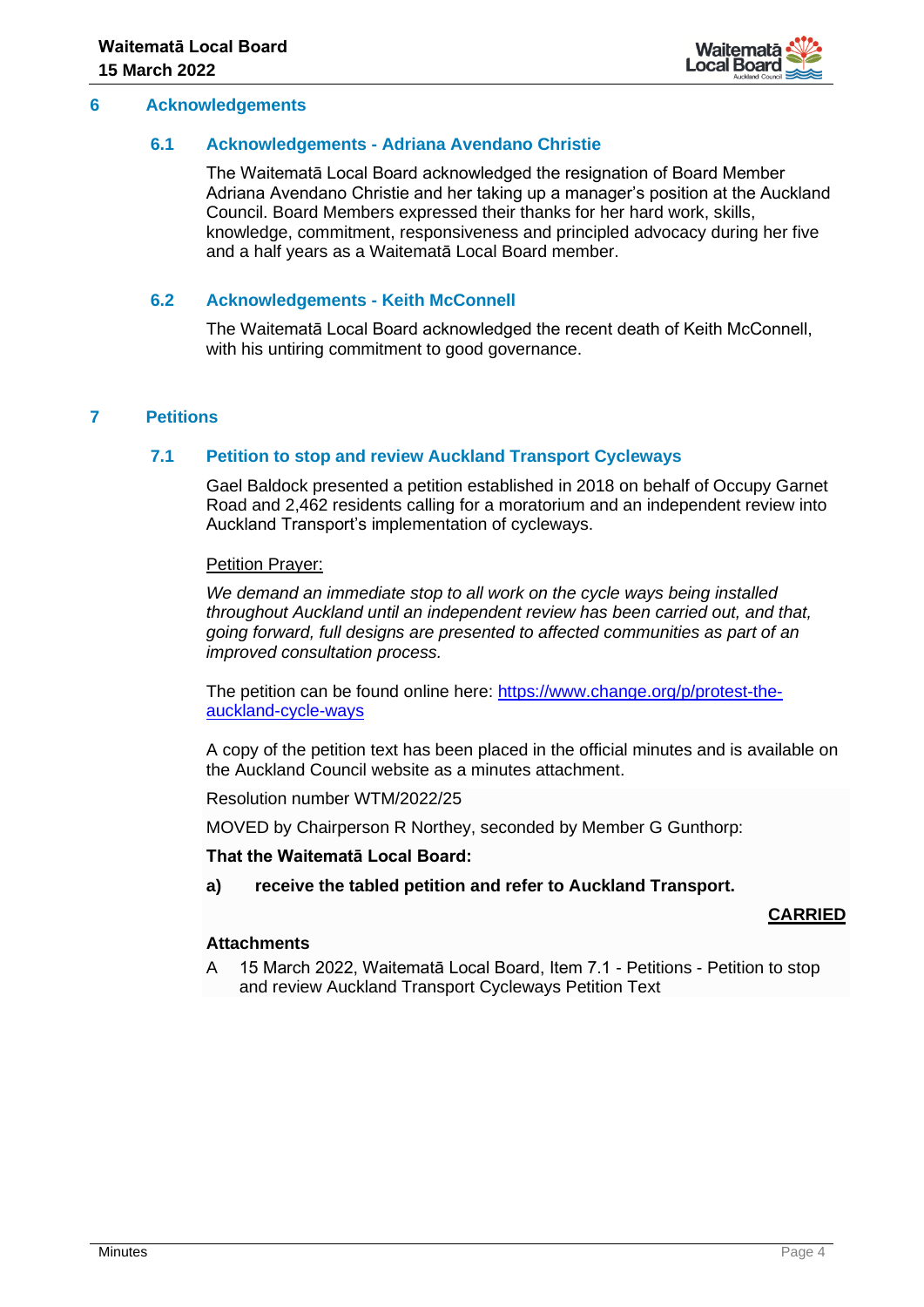

# **8 Deputations**

# **8.1 Trevor Lund, Freemans Bay Residents' Association**

Trevor Lund and Basil Denee from the Freemans Bay Residents' Association were in attendance to present a community-based project to upgrade an area of Costley Reserve, and request the board's support on other upgrades in Costley Reserve.

Resolution number WTM/2022/26

MOVED by Chairperson R Northey, seconded by Member G Gunthorp:

**That the Waitematā Local Board:**

- **a) receive the tabled presentation and thank Trevor Lund, Basil Denee and the Freemans Bay Residents' Association members for their attendance**
- **b) refer the matters raised by the Freemans Bay Residents' Association regarding Costley Reserve to staff to provide advice on the maintenance levels and weed control, especially in bush areas, on new planting and improvements to seating and lighting in the park, and potential for funding.**

**CARRIED**

## **Attachments**

A 15 March 2022, Waitematā Local Board, Item 8.1 - Deputations, Trevor Lund, Freemans Bay Residents' Association Presentation

## **8.2 Noelene Buckland, City Centre Residents' Group**

Noelene Buckland from the City Centre Residents' Group was in attendance to speak about the St Patrick's Square development, the Annual Plan, the City Centre Master Plan, and the City Centre Targeted Rate.

Resolution number WTM/2022/27

MOVED by Chairperson R Northey, seconded by Deputy Chairperson A Bonham:

#### **That the Waitematā Local Board:**

- **a) receive the presentation and thank Noelene Buckland and the City Centre Residents' Group for their attendance.**
- b) **note the comments made when considering its advocacy on Council's Annual Plan and Budget and also regarding St Patricks' Square.**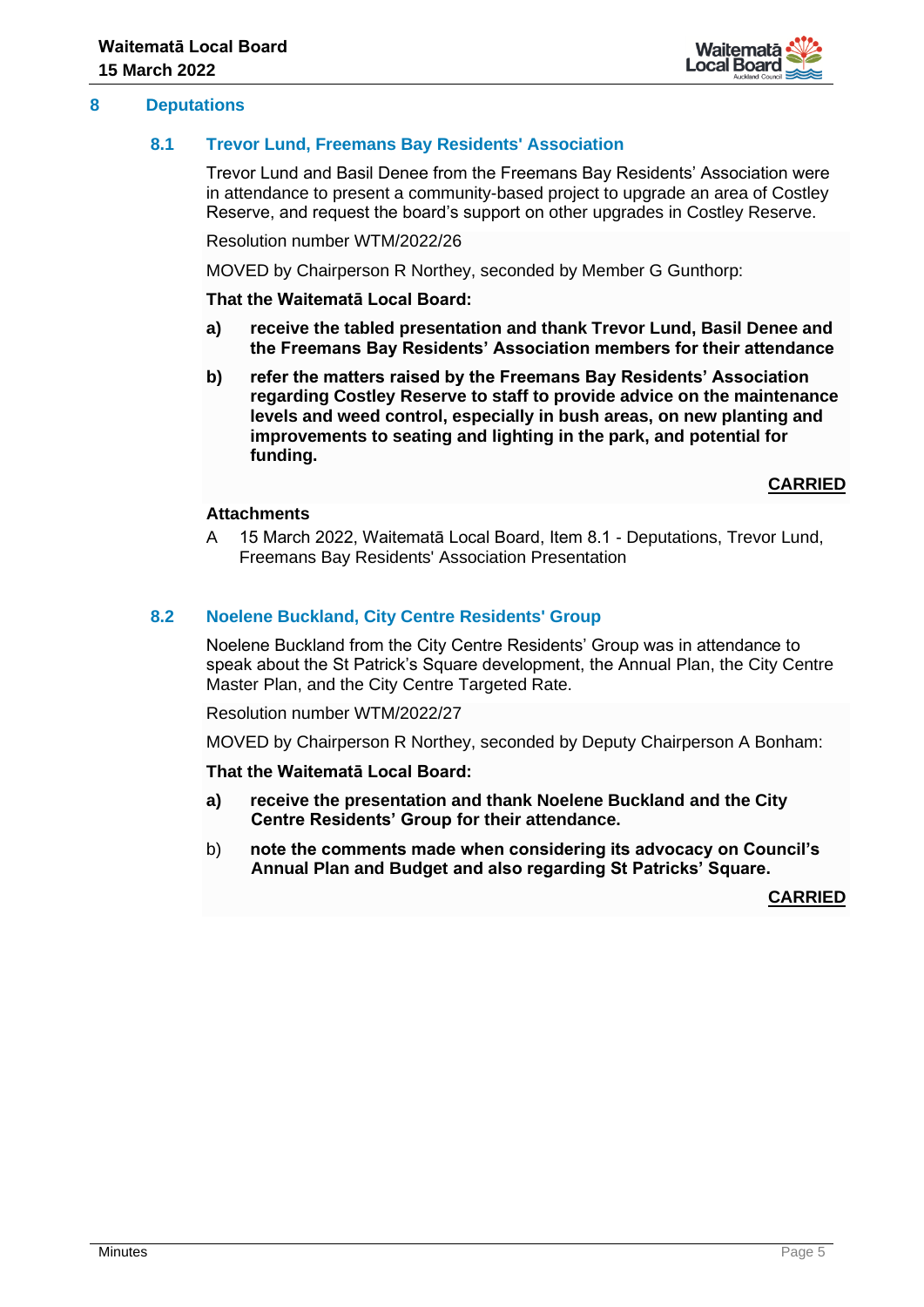

## **9 Public Forum**

## **9.1 Public Forum - Tim Adriaansen**

Tim Adriaansen was in attendance to speak on behalf of Bike Auckland about his concerns on the proposed new road layout at the Boston Road and Normanby Road intersection.

Resolution number WTM/2022/28

MOVED by Chairperson R Northey, seconded by Member J Sandilands:

#### **That the Waitematā Local Board:**

- **a) thank Tim Adriaansen for his tabled presentation and attendance at the meeting**
- **b) refer the presentation to Auckland Transport for consideration.**

## **CARRIED**

# **Attachments**

A 15 March 2022, Waitematā Local Board, Item 9.1 - Public Forum - Tim Adriaansen Presentation

# **9.2 Public Forum - Jo Malcolm**

## **This item did not proceed.**

## **9.3 Public Forum - Gael Baldock**

Gael Baldock was in attendance to speak about the West Lynn village works and consultation around the Grey Lynn/Westmere cycleway.

Resolution number WTM/2022/29

MOVED by Chairperson R Northey, seconded by Member GF Fryer:

## **That the Waitematā Local Board:**

**a) thank Gael Baldock for her tabled written presentation and attendance at the meeting.**

## **CARRIED**

## **Attachments**

A 15 March 2022, Waitematā Local Board, Item 9.3 - Public Forum - Gael Baldock, Written Presentation

## **9.4 Public Forum - John Dowsett and Fiona Reeves**

John Dowsett and Fiona Reeves were in attendance to speak about the eucalyptus trees located in Costley Reserve and to seek board support for their replacement with appropriate native trees.

MOVED by Chairperson R Northey, seconded by Deputy Chairperson A Bonham:

That the Waitematā Local Board:

- a) receive the tabled presentation and thank John Dowsett and Fiona Reeves for their attendance at the meeting
- b) refer the concerns regarding maintenance and dropped leaves to staff.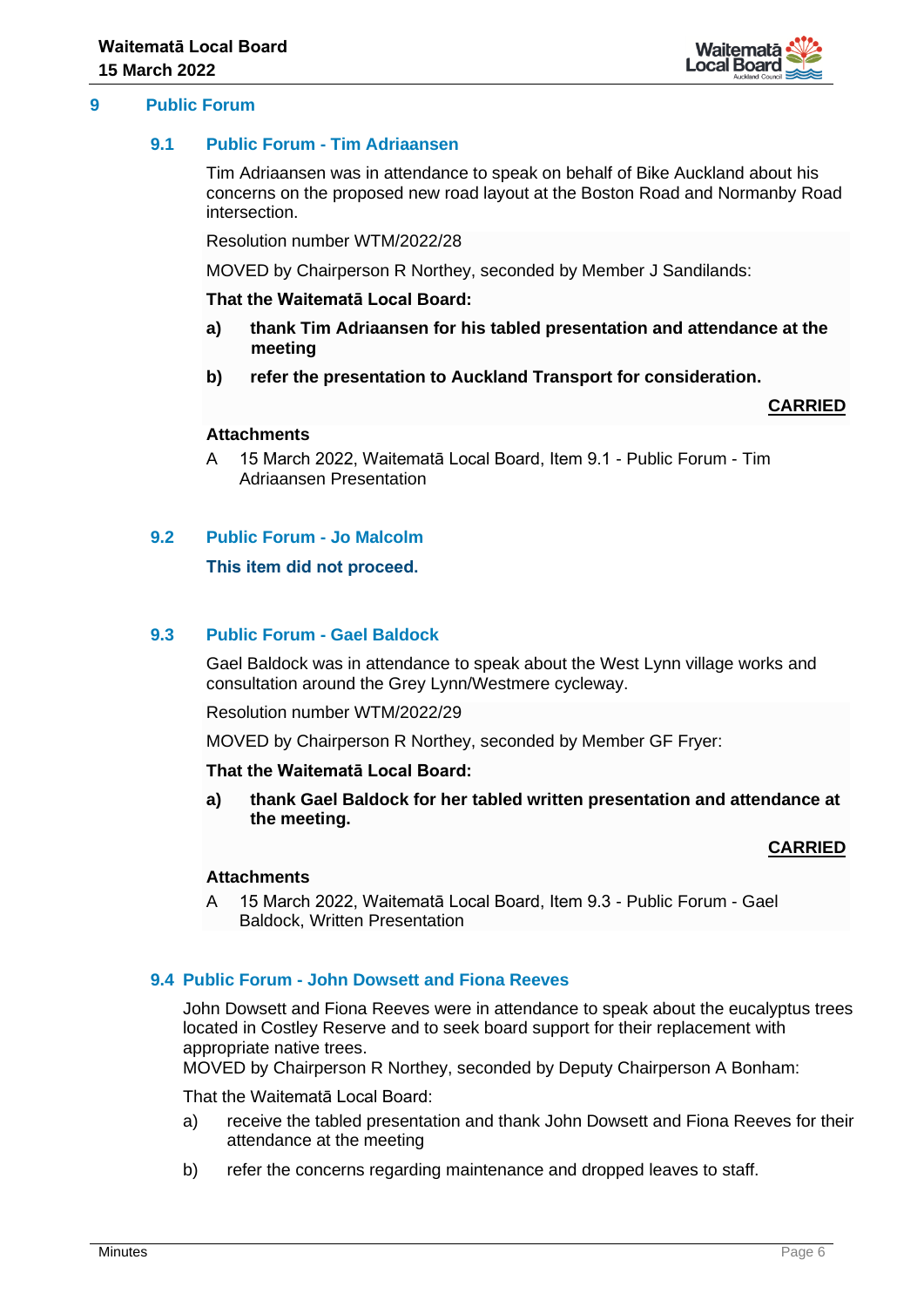

**Abstained**

Resolution number WTM/2022/30

MOVED by Member G Gunthorp, seconded by Member GF Fryer, an amendment by way of addition:

That the Waitematā Local Board:

c) request a report from staff on potential removal and replacement with native trees.

A division was called for, voting on which was as follows:

**For** Member GF Fryer Member G Gunthorp Member KL Leoni Member J Sandilands

**Against** Deputy Chairperson A Bonham Chairperson R Northey

The motion was declared CARRIED by 4 votes to 2.

**CARRIED**

The substantive motion was put.

Resolution number WTM/2022/31

MOVED by Chairperson R Northey, seconded by Deputy Chairperson A Bonham:

## **That the Waitematā Local Board:**

- **a) receive the tabled presentation and thank John Dowsett and Fiona Reeves for their attendance at the meeting**
- **b) refer the concerns regarding maintenance and dropped leaves to staff**
- **c) request a report from staff on potential removal and replacement with native trees.**

## **CARRIED**

## **Attachments**

A 15 March 2022, Waitematā Local Board, Item 9.4 - Public Forum - John Dowsett Photos

## **9.5 Public Forum - Boopsie Maran**

Boopsie Maran was in attendance to speak on simplified access and support when activating public open spaces.

Resolution number WTM/2022/32

MOVED by Chairperson R Northey, seconded by Deputy Chairperson A Bonham:

## **That the Waitematā Local Board:**

**a) thank Boopsie Maran for her presentation and attendance at the meeting.**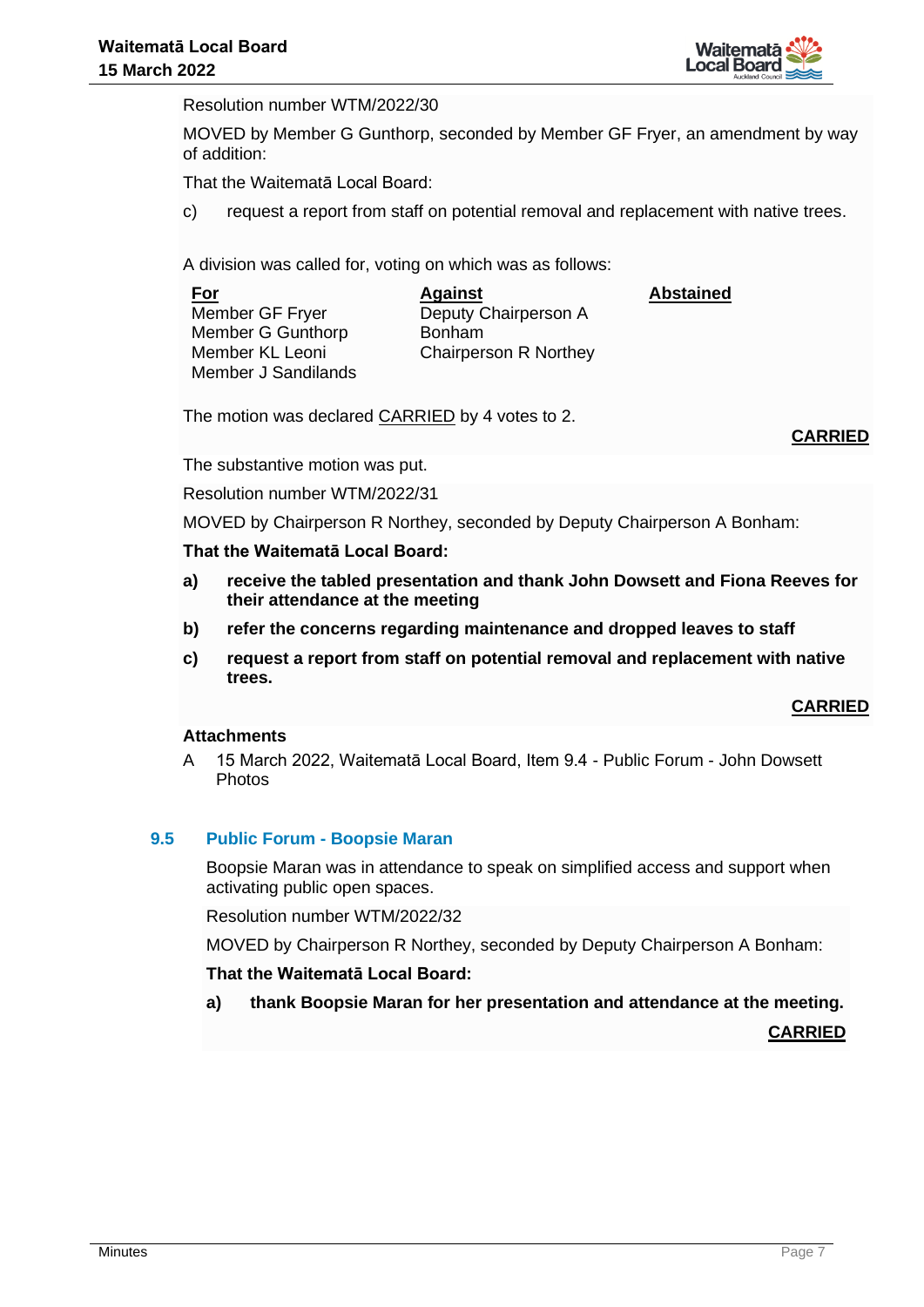

# **9.6 Public Forum - Allan Matson**

Allan Matson was in attendance to speak on the process for Auckland Council's implementation of recent legislation requiring greater intensification. Resolution number WTM/2022/33

MOVED by Chairperson R Northey, seconded by Member KL Leoni:

**That the Waitematā Local Board:**

**a) thank Allan Matson for his presentation and attendance at the meeting.**

**CARRIED**

## **10 Extraordinary Business**

There was no extraordinary business.

## **11 Ward Councillor's report**

Resolution number WTM/2022/34

MOVED by Chairperson R Northey, seconded by Member G Gunthorp:

#### **That the Waitematā Local Board:**

**a) receive the written update from the Waitematā and Gulf Ward Councillor, Pippa Coom.**

## **CARRIED**

# **12 Local board input to development of Auckland Transport's Interim Speed Management Plan**

Resolution number WTM/2022/35

MOVED by Member G Gunthorp, seconded by Deputy Chairperson A Bonham:

## **That the Waitematā Local Board:**

- **a) support the introduction of an interim Auckland Speed Management Plan**
- **b) recommend that Auckland Transport, in the Auckland Speed Management Plan considers more effective mitigations and controls on night-time speeding and how this will be enforced effectively, noting that this is a continuing major issue for residents in the Wynyard Quarter currently with respect The Point, and throughout their residential areas**
- **c) recommend that, while supporting the reduction of speed as being only one important aspect of achieving Vision Zero outcomes, there needs to be an integrated response including the use of road corridor treatments, gateway treatments, landscaping, education and a greater culture shift . These must combine to create low/ slow traffic neighbourhoods that prioritise safety for pedestrians and micromobility users, and disincentivise through traffic**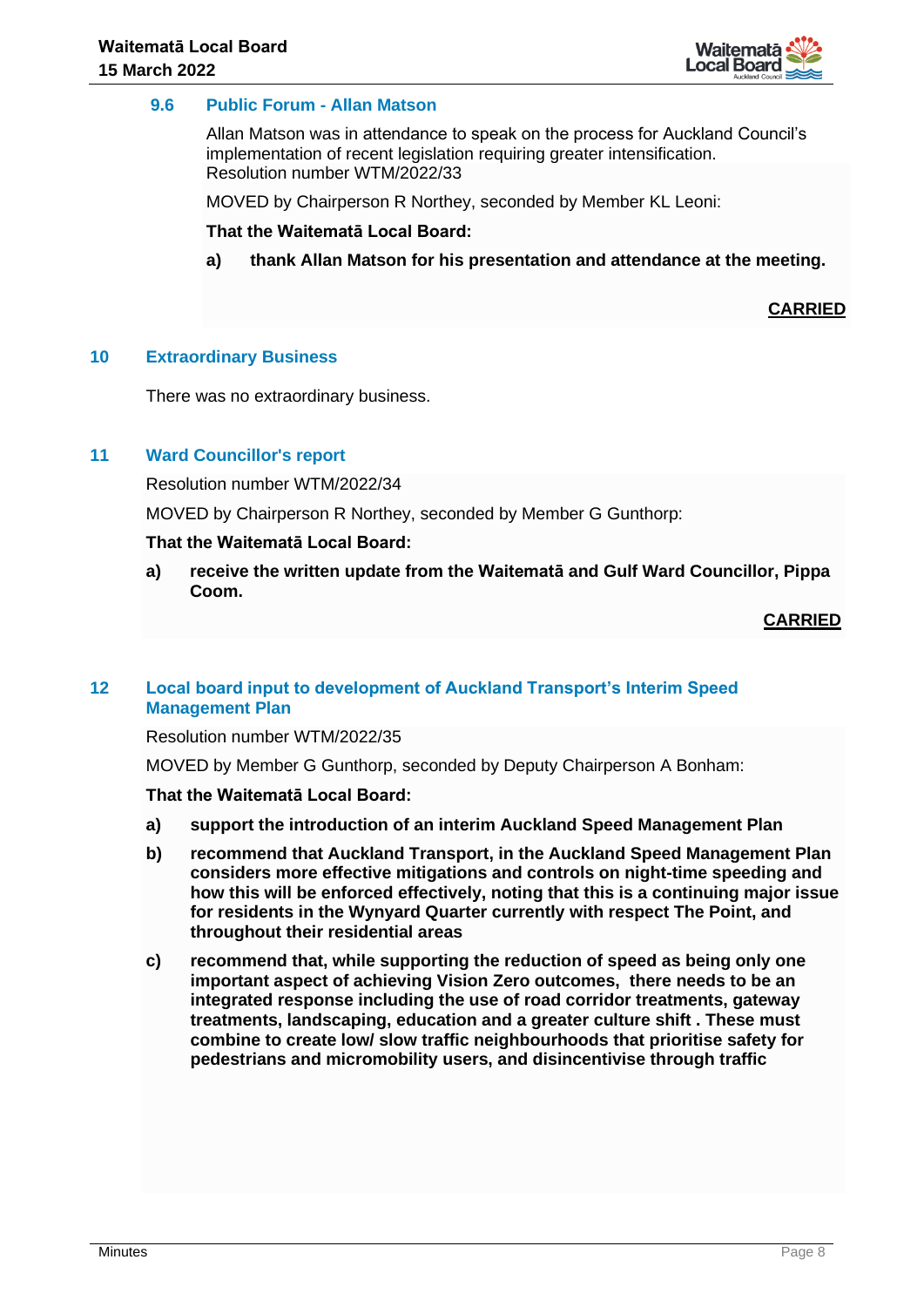

- **d) recommend that the following areas within the local board area be reviewed when staff develop the proposed plan:**
	- **i) West Lynn including the shops, Francis Street, Sherwood Ave, Stanmore Road and Wellpark Ave**
	- **ii) Ponsonby South, between Summer Street and Richmond Road**
	- **iii) Grey Lynn East, between Richmond Road, Ponsonby Road, Williamson Ave and Grey Lynn Park**
	- **iv) Grey Lynn South between Great North Road, Ponsonby Road, Williamson Ave and the Grey Lynn shops**
	- **v) Parnell, including Parnell Road**
	- **vi) Westmere shops, including a section of Garnet Road and of West End Road.**

# **CARRIED**

# **13 Harbour Bridge Park Concept Design**

Fiona Knox, Priority Location Director Waterfront, Eke Panuku, was in attendance to speak to this report.

Resolution number WTM/2022/36

MOVED by Chairperson R Northey, seconded by Member GF Fryer:

## **That the Waitematā Local Board:**

- **a) endorse the Harbour Bridge Park Concept Design (as per attachment) for public consultation**
- **b) urge that an appropriate dual name in te reo Māori be identified and utilised**
- **c) note that the design is consistent with the references to the park in the Waterfront Plan 2012 which included: "there will be opportunities for native planting, recognition of cultural heritage, and picnic and fishing spots to make the most of the area's superb outlook across the harbour".**

# **CARRIED**

## **14 Council-controlled Organisations Quarterly Update: Quarter Two, 2021/2022**

## Resolution number WTM/2022/37

MOVED by Chairperson R Northey, seconded by Member J Sandilands:

## **That the Waitematā Local Board:**

- **a) receive the Council-controlled Organisations Quarterly Report for Quarter Two 2021/2022**
- **b) approve the updates to the Joint CCO Engagement Plan 2021/2022, noting that Eke Panuku will consult the local board on the Pompallier Terrace development, and will regularly report to the Board on the Queen Street properties renewal and Bledisloe House progress**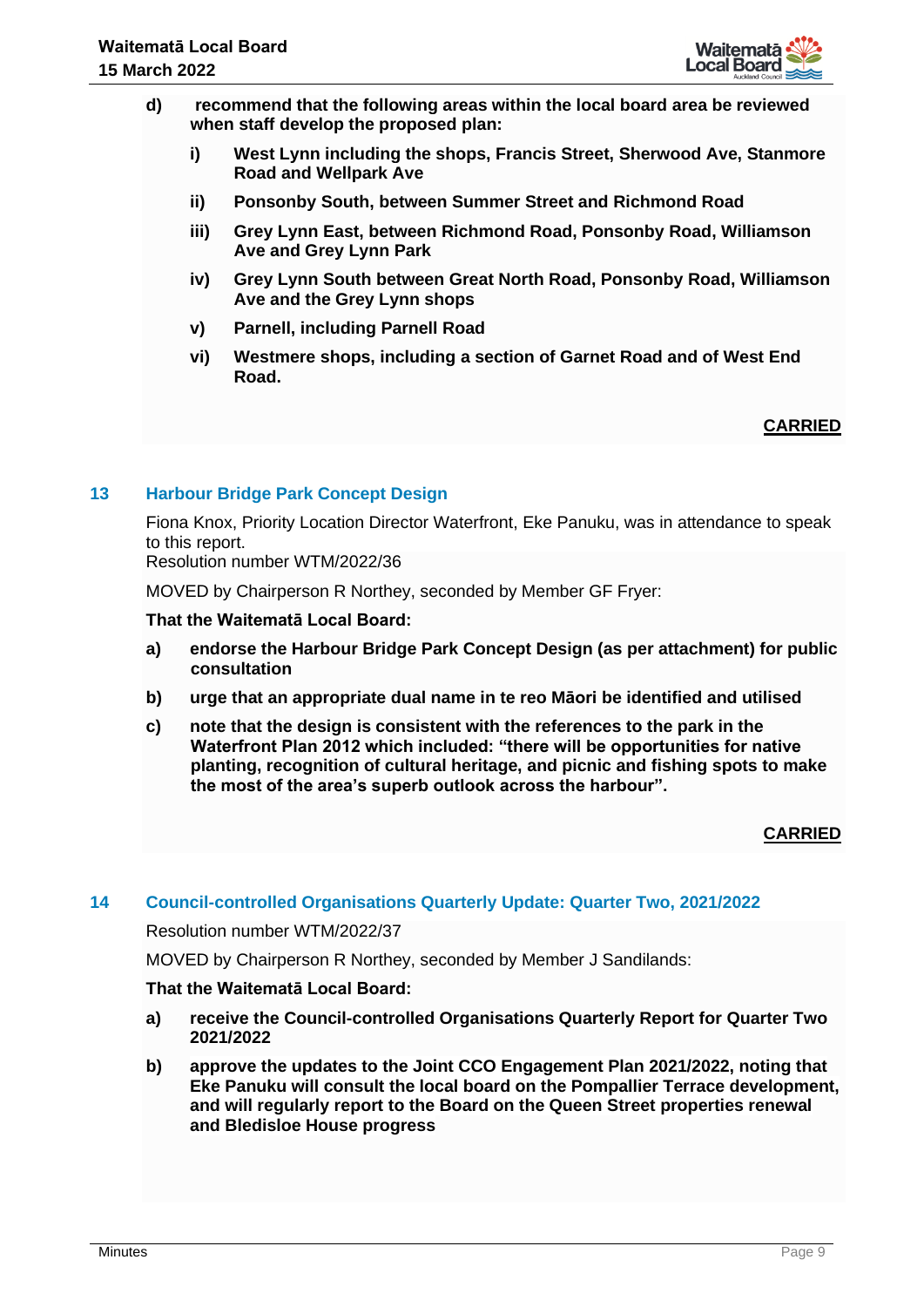

- **c) request that the level of engagement for the Queen Street Properties be reviewed as part of the 2022/2023 Joint CCO Engagement Plan and that the Auckland Stadiums Strategy development be changed from 'inform' to 'consult' once the Strategy development has moved past the current feasibility and discovery phase**
- **d) reiterates our desire for Eke Panuku to lead the development of a Masterplan for the area between Myers Park and Wellesley Street.**

**CARRIED**

## **15 Amendment to Standing Orders**

Gabriel Ford, Democracy Advisor, was in attendance to speak to this report. Resolution number WTM/2022/38

MOVED by Chairperson R Northey, seconded by Member GF Fryer:

## **That the Waitematā Local Board:**

- **a) approve the addition of Appendix E which clarifies what constitutes a tabled document and outlines the principles and processes for documents provided by deputations and public forum speakers, and the requirements for tabled information to be attached to the tabled minutes, as a new appendix to the Waitematā Local Board Standing Orders, with the addition to the definition of "Offensive" of members of the public to board members and staff so that it would read: "For clarity, a speaker, presentation or document is offensive if they criticise elected members, staff,** *or members of the public.***"**
- **b) adopt the amended Waitematā Local Board Standing Orders to include the amendment to 7.8.1 to extend the time allotted for each speaker from three minutes to five minutes, and to include Appendix E as per clause a).**

# **CARRIED**

**16 Urgent decision to approve Waitematā Local Board feedback on Transforming Aotearoa New Zealand's resource management system: Our future resource management system – Materials for Discussion**

Resolution number WTM/2022/39

MOVED by Deputy Chairperson A Bonham, seconded by Member GF Fryer:

## **That the Waitematā Local Board:**

**a) receive the urgent decision to approve local board feedback on the Transforming Aotearoa New Zealand's resource management system: Our future resource management system – Materials for Discussion.**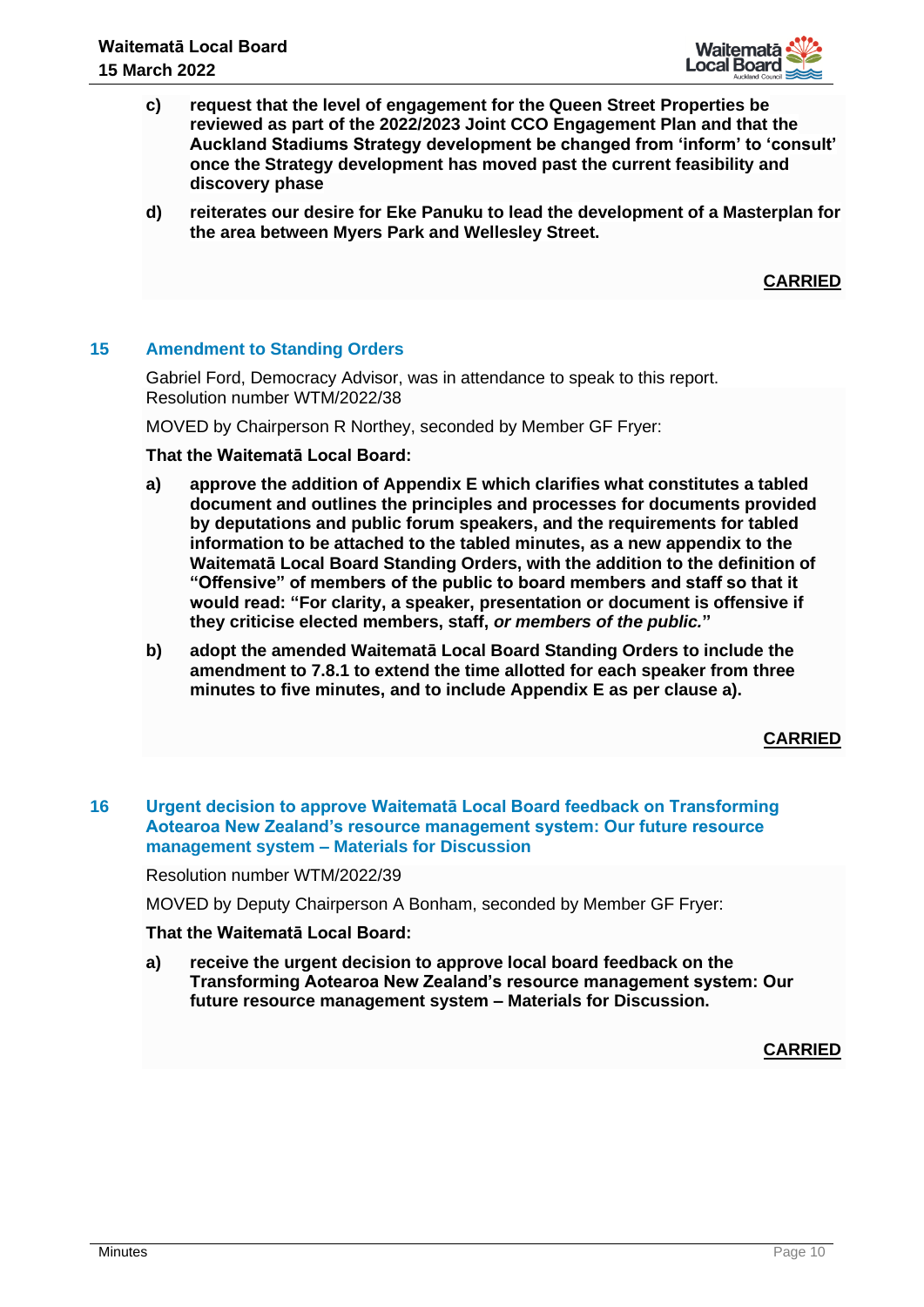

# **17 Urgent decision - Feedback on the Hākaimangō-Matiatia Marine Reserve application to the Department of Conservation**

Resolution number WTM/2022/40

MOVED by Deputy Chairperson A Bonham, seconded by Member KL Leoni:

## **That the Waitematā Local Board:**

**a) receive the urgent decision to approve local board feedback on the Hākaimangō-Matiatia Marine Reserve application.**

# **CARRIED**

## **18 Chairperson's report**

Resolution number WTM/2022/41

MOVED by Deputy Chairperson A Bonham, seconded by Member GF Fryer:

## **That the Waitematā Local Board:**

**a) receive the Chair's report for March 2022.**

## **CARRIED**

## **19 Board member reports**

Resolution number WTM/2022/42

MOVED by Chairperson R Northey, seconded by Member G Gunthorp:

## **That the Waitematā Local Board:**

**a) receive the written reports from Deputy Chair Bonham, Member Fryer and Member Gunthorp and receive the verbal report from Member Leoni for March 2022.**

# **CARRIED**

*Member J Sandilands left the meeting at 3.40 pm.*

# **20 Governance Forward Work Calendar**

Resolution number WTM/2022/43

MOVED by Chairperson R Northey, seconded by Deputy Chairperson A Bonham:

## **That the Waitematā Local Board:**

**a) receive the governance forward work calendar as at 15 March 2022.**